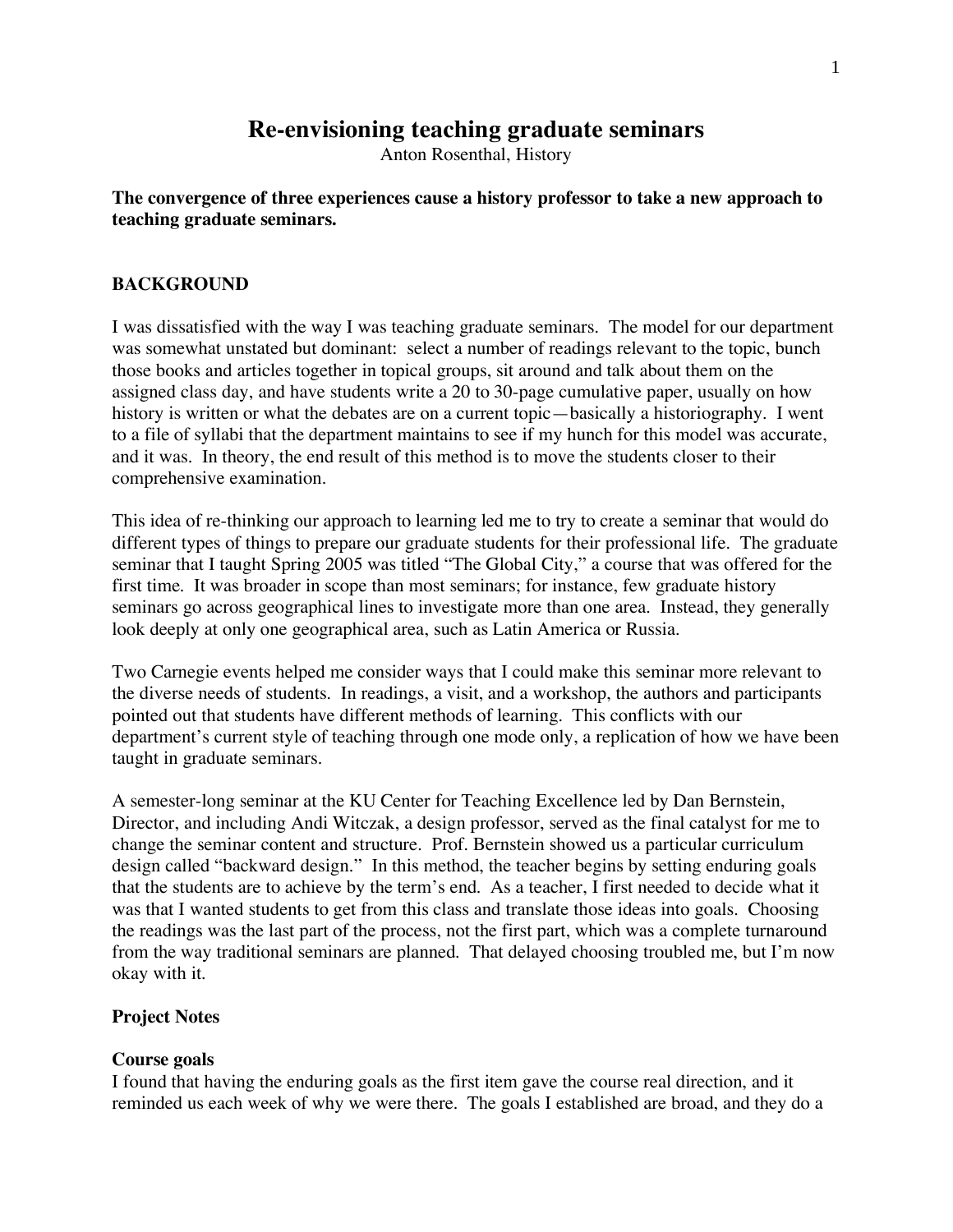lot of things. Not all are centered on comprehension. Some work on skill building, an important part of developing a professional. We assume that students come to graduate school with these skills, but that's not necessarily true.

Seminar goals (included in syllabus):

- To have students approach the central question of "What is the place of the City in History?" from a number of disciplinary and theoretical perspectives.
- To provide students with the tools and the (partial) knowledge to teach an introductory undergraduate course on world history or urban studies.
- To allow students to explore the theory and practice of the comparative method of analysis.
- To have students define the boundaries of their own graduate disciplines by answering the questions, "What is the relationship between history and sociology?" "What does it mean to think like a historian?" and "How is history relevant?"
- To provide students with the tools and practice to write and analyze historical narratives.
- To provide students with access to a wide body of literature on the theme of urban history that crosses national and continental lines, and ranges across many decades.

## **Department discussion**

Besides my own questions about the dominant seminar model, I was influenced to investigate seminars after the Department of History was named a partner to the Carnegie Foundation. We were one of ten departments nationwide so named, and our project is to re-think and re-envision the PhD. We have already spent two years discussing issues on this topic, a conversation that has led to acknowledging a general dissatisfaction with the written comprehensive exams as they now are. We have adopted a strategy for phasing them out in favor of a student portfolio of written work from seminars.

Our department meetings with the Carnegie Institute focused on how teaching methods impact student learning. In particular, a four-day workshop held at Stanford University and an on-site visit with a senior staff member influenced me. I think at present that our department loses graduate students who might be promising because they don't fit into our mold. If one size does not fit all, a presupposition that means our students have to figure out how to adapt to our teaching, then it is incumbent upon us to change our curriculum. Therefore, I considered different levels of knowledge and learning styles when I planned this course.

## **New teaching methods**

I decided to rip up the original plan that I had for the course (formulated a couple of years earlier) and redo it entirely. I was dissatisfied with the standard topical discussions focused on the content of books and articles. I'm really glad that I'm not doing it that way.

I hadn't worked before with a backward design method, but Prof. Bernstein was explicit about the steps. The key was to put the goals in the front of the syllabus. At the CTE seminar, we also talked about helping students acquire access to literature, not just trying to focus on knowledge building. We discussed creating teaching plans that foster a sense of intellectual formation and acquisition of skills, tools, and practices with less emphasis on knowledge and data.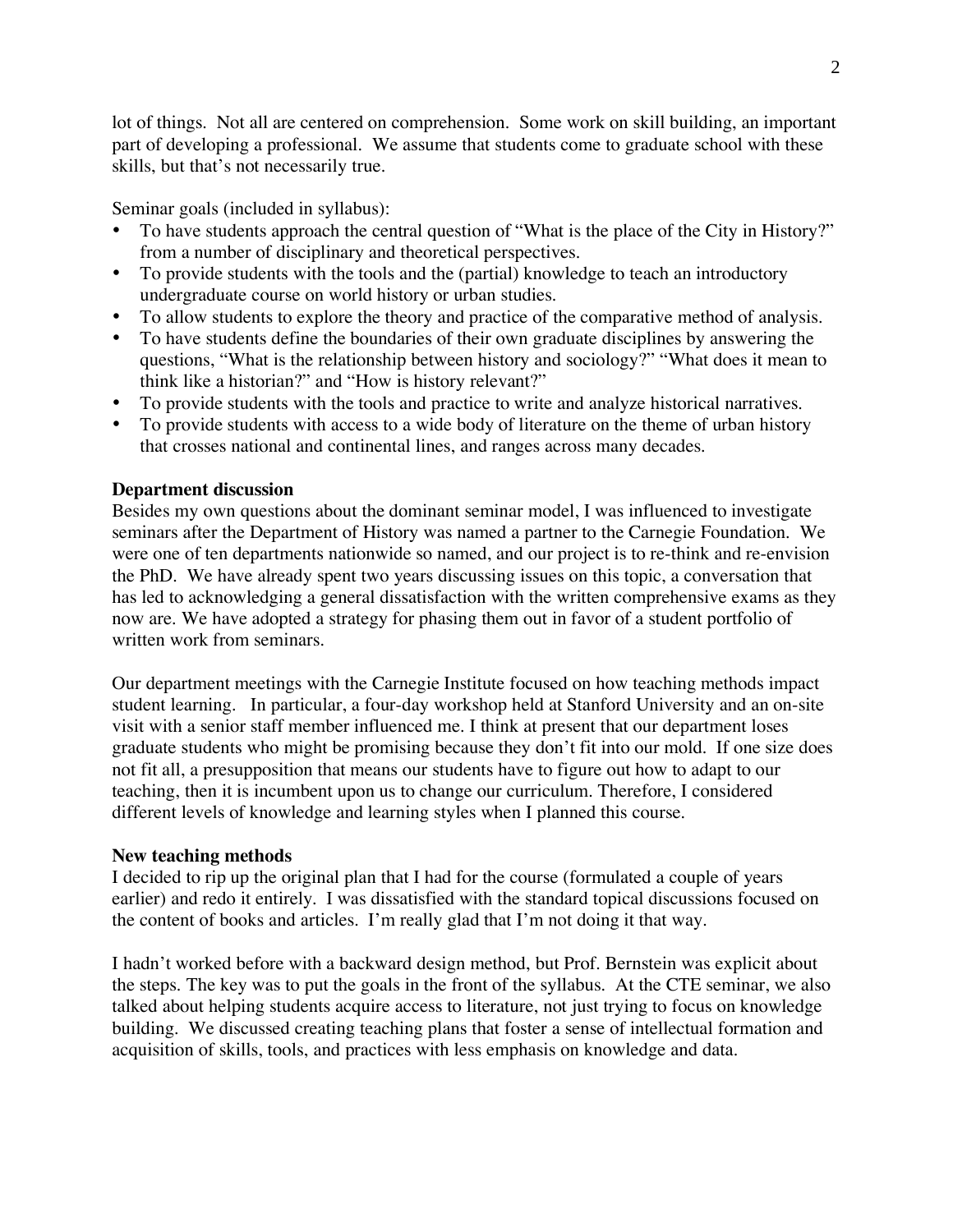#### **IMPLEMENTATION**

Once the goals were established, I then had to figure out how students could demonstrate that they had mastered these ideas. I set up a system that had students move from weekly topics to units. Each unit had an assignment that included a writing component. The units were incredibly varied; for instance they had very different types of required readings, some of which required the students to "read" visual materials or interpret documents. Several assignments included primary research, such as an analysis of a text. Others included secondary research, such as reading what has already been said about a particular topic. I think it's an advantage to have students look at different types of texts. This methodology leans towards a social sciences model and probably reflects the time I've spent teaching in the Department of Sociology over the past several years.

What we didn't have were reaction papers or a semester-long research paper. Instead, the students wrote "in-between" papers of five to six pages in length that employed methods, theories, and sources. There was an element of the cumulative as each student planned out a teaching unit for an urban course, an idea I stole from a colleague who is also teaching in a new World History minor track that prepares students to teach in this frequently demanded area.

#### **Project Notes**

#### **Course model and materials**

The readings that I came up with are fairly different than what I had chosen the first time I contemplated teaching this course (although I had planned to teach this several years ago, the course wasn't held). This time I looked at readings that intersect, overlap, or can be read for several weeks. The visual materials included film, postcards, and still photography. This variety helped to give some sense of what cities are all about, not only in the past but moving towards the present. The class also did far more student presentation than I have done in previous graduate seminars. I set aside at least three weeks for student presentations.

The weekly topics focused on the comparative model, a model that is not used much in history and again is more common for sociology. Instead of looking deeply at one case study to learn something, we looked at two or more. We also needed a specific methodology. This means that I had more planning work for the assignments than may be the case in the standard seminar model. An example of how people employ the comparative method is that I had students look at US and non-US contemporary cities and one problem that they share. Some cities included in the class were Berlin, Las Vegas, Paris, and Buenos Aires. We began the semester with a discussion about what the term "global city" means. I took a devil's advocate position that Las Vegas is a global city, a position that sparked a lively debate. This made the course appear more cross-disciplinary as the students used both historical and sociological methods to examine ideas.

#### **Why these changes?**

The changes in this course addressed the questions that the Department of History has about what we are preparing our graduates for. We want to prepare them for research, but in reality about 50% of our graduates move into teaching positions in liberal arts or secondary tier state institutions that require little research. Therefore, we need to make sure that our graduates have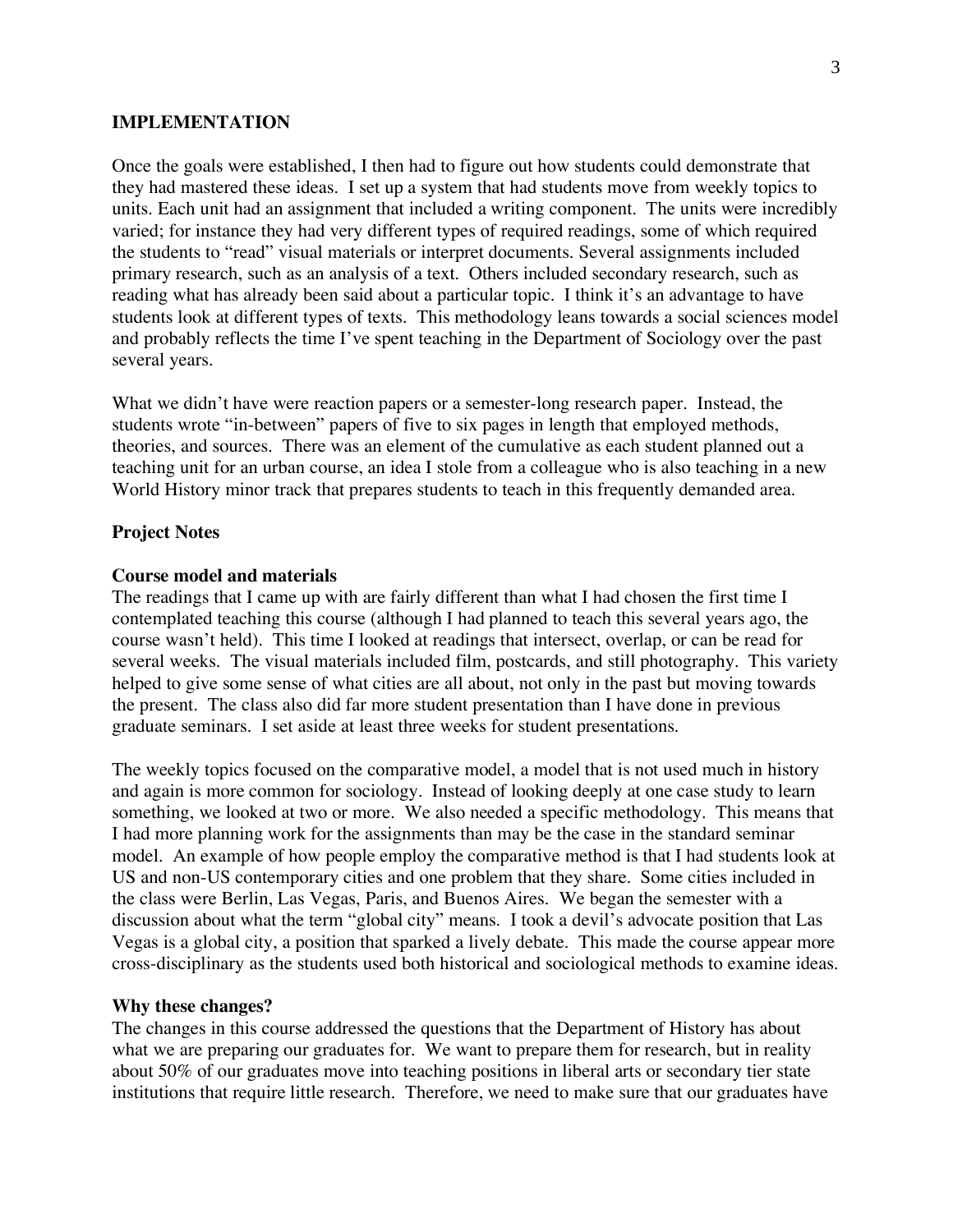exposure to thinking critically and creatively about teaching. Even if they are in a GTA position, they are not always prepared conceptually for teaching. Often the GTAs take a template for a syllabus, tinker with it, and add their favorite ideas. Adding a teaching element to this course is a small way to help them think more rigorously about how they approach teaching.

#### **Student background**

I think in some ways the scope of this course may have been uncomfortable to history specialists and thus they hesitated to enroll, for usually graduate history courses have a very limited scope. Ten students enrolled, all of whom were graduate students. They were from the disciplines of Spanish and Portuguese, American studies, Latin American studies, sociology, and geography. The course was cross-listed in sociology, another department that I teach in. Although it was also cross-listed for International studies, there were not any students from that program enrolled.

With no historians in the class, I felt like I was dragging the other majors towards my discipline. However, I wanted them to make explicit what their discipline does and to consider the discourse that flows between disciplines. I think a lot of the students were already approaching an interdisciplinary mode, as was evidenced by their participation in this course.

#### **STUDENT PERFORMANCE**

A close look at four student prompts and examples from each—the Travel Account Essay, Voices of the Street Essay, Analyzing Street Photographs, and Teaching Unit—indicated students had more positive than negative results in this course. The first paper, the Travel Account Essay, required students to use a primary document, an attempt to highlight the problems of cross-disciplinary work. It was not as successful as I hoped, but still very constructive. The Voices of the Street Essay was a pleasant surprise as students came up with very creative responses to a tough research question dealing with daily life in the past. Analyzing Street Photography required students to do comparative analysis, one of the main goals of the course. I thought their work was well done.

The cumulative unit required the students to create a teaching unit based on "The Global City." I made three revisions to the prompt after the semester started, and I believe those changes added to the success of the student work. Instead of creating a final paper based on semester readings, the students had to create a teaching unit that would be applicable to their specific discipline. It required students to review the semester's intellectual work and transpose that into materials that freshmen and sophomores could access.

Student evaluations also added to my knowledge about the impact of the course. I created an evaluation form that asked questions specific to the course units, and I believe that including paraphrased student comments from those evaluations provides a good balance to my observations.

#### **Project Notes**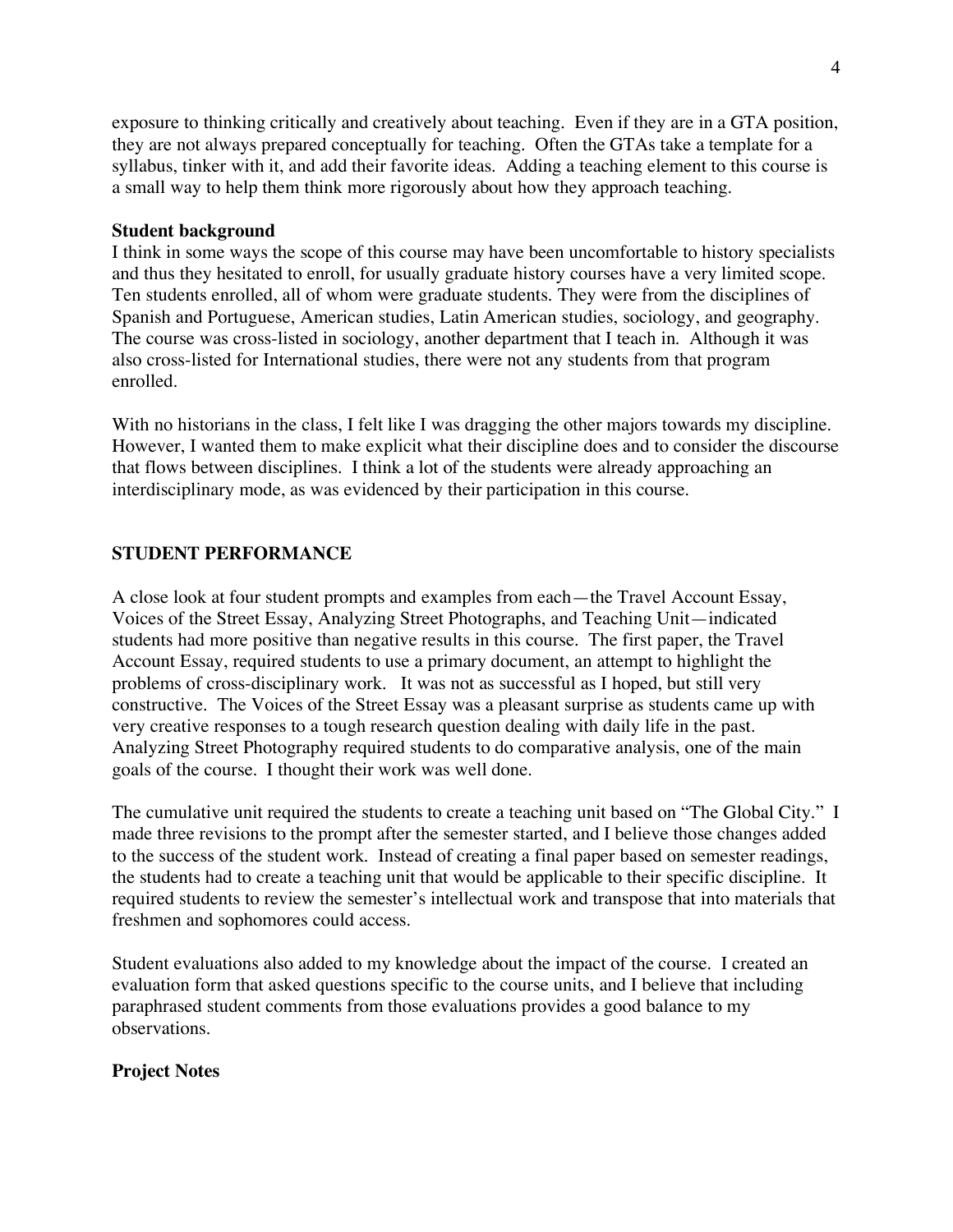#### **Notes on assessment:**

It's difficult to differentiate one paper from another at the graduate student level. This writing is generally at a high level, so determining levels of papers in graduate school courses is a much finer point than in undergraduate courses. What I see students working on is fine-tuning their responses more than any other issue. In a graduate class, the differences are typically between a ten and a nine or a nine and an eight, as opposed to a ten and a five. I gave one seven to a student who couldn't write well in English. It is pretty common in graduate classes that students have the necessary writing skills and put in the effort needed to get an "A" on a paper. "B" papers fall short in one category. For example, in the travel account essay, students may fall short in addressing questions such as, "Does the essay draw on the preparatory readings in a meaningful way" or "Is the travel account revealed as a useful or problematic document on the history, customs and landscape of the city or cities under review?" A few students will just give up, for whatever reason, such as deciding graduate school isn't for them, etc.

What I would prefer to do is use a high pass, pass, and no pass system to explain how I differentiate among graduate students. That is pretty much what determines grades for me, and I think it provides a better distinction than A, B, C, etc. If I used this system, I would have given five high passes, four passes, and one no pass. The overall grades I did give out were seven solid "A" grades, one A- (for lack of effort, not skill), one B (for lack of skill, not effort), and one incomplete for a PhD student who just fizzled.

The highest possible score a student could have received was 410 points, and the top score recorded was a 402 that was given to a first year graduate student who had previously been an honors undergraduate at the University of Kansas. The second highest score, 389, went to another first semester graduate student. One student from Latin America also had a high score; he is now off doing research. In his papers, he tried different strategies, which sometimes worked well and sometimes didn't work so well.

When I looked at the rubrics for the papers, two areas stood out where students lost points. A key factor that often delineated "A" papers from "A-" papers was comparison. Because this idea was central to the class, I especially asked the students to look carefully at how they developed their comparisons. I also noted some weakness in using background readings, more often early in the semester. What I noted regarding this factor was that a student might not include enough references to the background papers given in class as preparatory material. Again, this is a matter of fine-tuning and not an egregious writing error.

To a lesser extent, but still important, I looked for how the student dealt with documentation. I also looked at research skills—all the papers combined skill and effort, but it is hard for me to tell whether lack of skill or lack of effort caused a problem in this area as I have only the product to use for judgment.

#### **Postcards:**

I used historical postcards as primary data when the students were discussing street photography. The class also read about the history of international postcards during the semester. This was a valuable way to introduce the students to other primary documents that are outside of the scope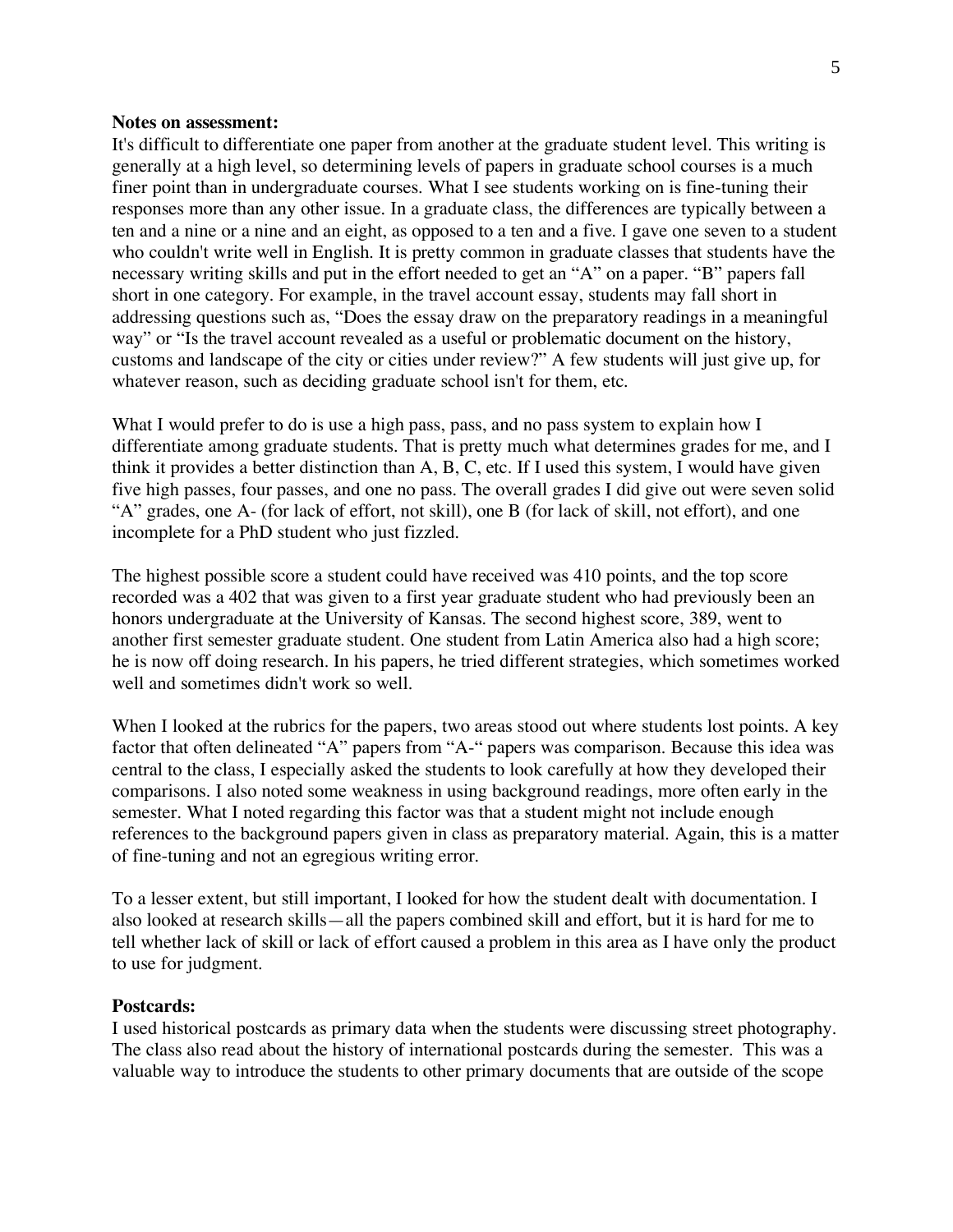of traditional readings. I believe that it helps broaden their understanding of ways to approach history.

### **Travel Account essay:**

This was the first essay, and for it, students had to use a primary document; however, it didn't fully work. I intended that it would show the problems scholars have crossing disciplines. Beginning work on it was difficult, as the students were used to doing work on the contemporary period; therefore, going back 100 years for a document was a stretch. In spite of my concerns, I did think that overall they did okay.

The student Travel Account Essay featured in this poster points to some ways of using geographical categories and landscapes. It was all right, but the author clearly had to do a crossing over from previous types of work with documents. That attempt wasn't seamless, hence I gave it a score that reflects the minor roughness of the work.

### **Voices of the Street essay:**

The Voices of the Street essay was interesting to the students: they really took off on the project. This was a pleasant surprise. In this assignment, students had to detail the daily life of a person or type of person for a historical period before 1946. The student author whose paper is included interviewed her grandmother, who had been a nightclub singer in Chicago. I liked this work because it shows an oral history in a specific way, it used the readings for the course, and it presented a unique creative response from someone who is not used to doing history.

### **Analyzing street photographs:**

I was pleased with the way the student writing came along and with the growing skills that they demonstrated in applying comparative analysis. One of the course goals was to use a comparative method to do historical analysis, and the author whose paper I've included did a wonderful job of seeing photographs as constructions by a particular photographer in two different contexts. This essay critiques Helen Levitt street photographs, and those photographs can be seen at the attached link to the "Masters of Photography" website.

### **Teaching unit:**

Students needed to create a teaching unit on the global city for their final project. It resembled a final exam because they had to go back to key readings and distill that material in order to create teaching documents that freshmen and sophomores would understand.

This unit might have been the most creative and may have created the best products (I tend to get the best products at the end of the semester). However, not all of the students see themselves as going into teaching, meaning that the project was less useful for them. The particular example included here was done by a student in Latin American studies with a background in economics who created an international course for business students. I think it is well thought out, with good length and good graphs. It focuses on consumerism, which is a practical way to connect business students to the global city.

This assignment originally called for students to prepare a unit on an unspecified topic for underclassmen on world history. I decided it was less useful than I had originally intended, as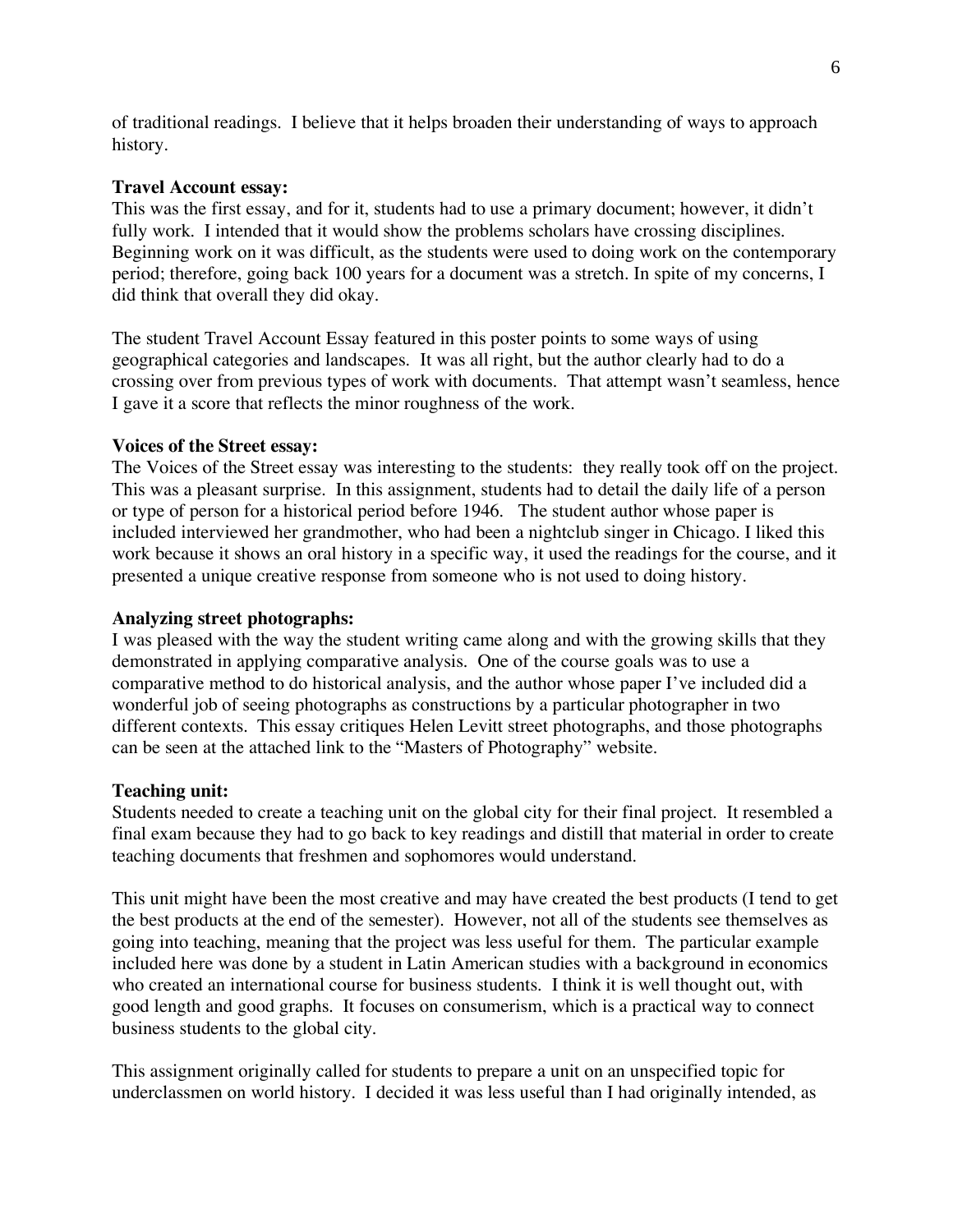these diverse students wouldn't be teaching history in their fields. Instead, I revised the prompt so that the teaching unit focused on the global city. This allowed students to center the project on their discipline so that it would serve their needs when they teach. One student created a teaching unit that she will use this fall at KU, while others created units that they can tap into at a later date.

The students were to have a required teaching presentation; however, I decided that they had done enough projects so I made it optional. Instead, the students decided to share portions of their work by e-mail because they were curious how people from different disciplinary backgrounds would construct a teaching unit on this topic.

The original prompt also had a lecture component, but I didn't think it seemed very useful. I thought the students would be able to construct a lecture without doing a special unit on it. Also, lecturing is not always the best way to get material across, so why was I privileging it? I killed that component in order to focus on the teaching assignment. It is a much better project in its revised form.

Revised Assignment of Teaching Unit for History 808:

You have been invited to teach a broad introductory undergraduate course on a subject of your choosing.

Prepare a unit of this class that covers the global city. The unit should comprise two or three weeks of course time.

Prepare a session-by-session outline of the unit that lays out the topics for lecture and discussion, including assigned readings, visual materials and any other data that will be shared, and places the unit in the context of the entire semester.

## **REFLECTIONS**

In a lot of ways, the course worked better than I would have expected it to. I didn't know how well students from other disciplines, especially those focused on their own research, would make the leap into something called "The Global City." This may not have been the primary interest for half of the class, yet they did excellent work throughout the semester.

I was also impressed with the students' willingness to look at things through new perspectives and to wrestle with new ideas. In most cases, that worked out well. These two points suggest to me that a great deal of what we did throughout the course had positive benefits for the students.

Specifically, I noticed improvement in several student skills. These skills should be transferable to other areas of learning, and I am pleased at their cognitive gains.

- Writing improved, specifically their ability to write and support arguments.
- Research abilities improved as they got more used to looking at different source materials.
- Understanding of research journal readings improved as that material began to percolate through, and I believe they came to understand those sources better.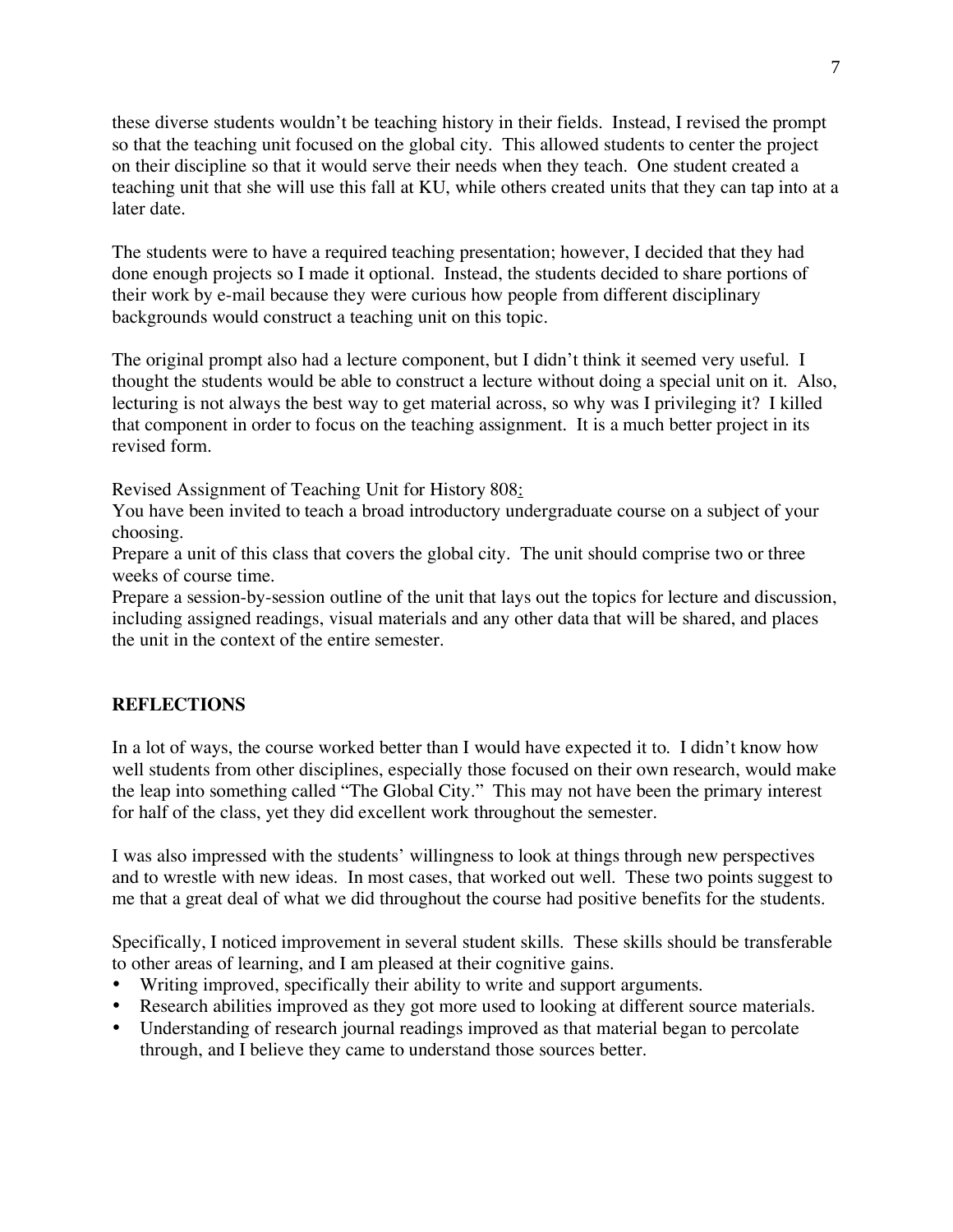• Ability to perform comparative analysis improved, although I do want to increase the attention to that area if I teach the course again. Students need to do more reading and have more discussions about what goes into a comparative analysis.

### **Project Notes**

#### **Five Pedagogical Areas**

### *Research topics*

I hoped that our work would lead the students to improve their ability to conceptualize research topics. Many students were thinking about their MA thesis topics when they came to the class, and they didn't yet have a clue as to what those topics would be. Other students who knew what they wanted to do on their dissertation developed skills that they could use for their research, such as looking at visual data. Almost all students remarked on this area; I don't think they are necessarily getting training in it in any other venue.

#### *Amount of writing*

The course had too much writing over a relatively short period of time for some of the students to handle. When we reached a point about two-thirds of the way through the semester, the other courses students were enrolled in became more involved and had increased demands, a situation that impacted the student writing for our course. "The Global City" asked them to complete six papers, of different lengths, but all requiring some research. Next time I plan to make the writing a little less intense. However, by doing six papers, I saw improvement in the students' skills. Because of that growth, I would only give up one assignment.

#### *Oral presentations*

I need to rethink how to structure oral presentations. We probably spent too much time on them. We often went over the time limit for individual presentations, and I think that happened because the students got so excited about their material. It never occurred to me to not have everyone do an oral presentation on each unit; instead, as the students suggested, I could divide the class in half, and have one group do oral presentations for one project, and the other half for a different project. Some early projects had oral presentations only, and it doesn't have to happen that way. I'd like everyone to do two, not four, oral presentations. I have other ways to assess participation without all four presentations.

#### *Coverage*

I hope that the skill acquisition and perspective shifting was a useful part of the course that helped to open the students' minds. I believe that they did gain from this new methodology and that they weren't closed to what I threw out. I suspect other seminar courses are more focused on topic coverage and having the students become real familiar with those readings. That wasn't the key part of this course, but we did do enough coverage to drive the subject matter. These readings provided some options for research methods and topics.

### *Impact on teaching*

An undergraduate course that I taught on urban sociology led to this course; primarily, I brought its ideas back to history. Now there are ways in which this course will be used, such as pieces and texts, in a new undergraduate history course on Sin City that I am scheduled to teach next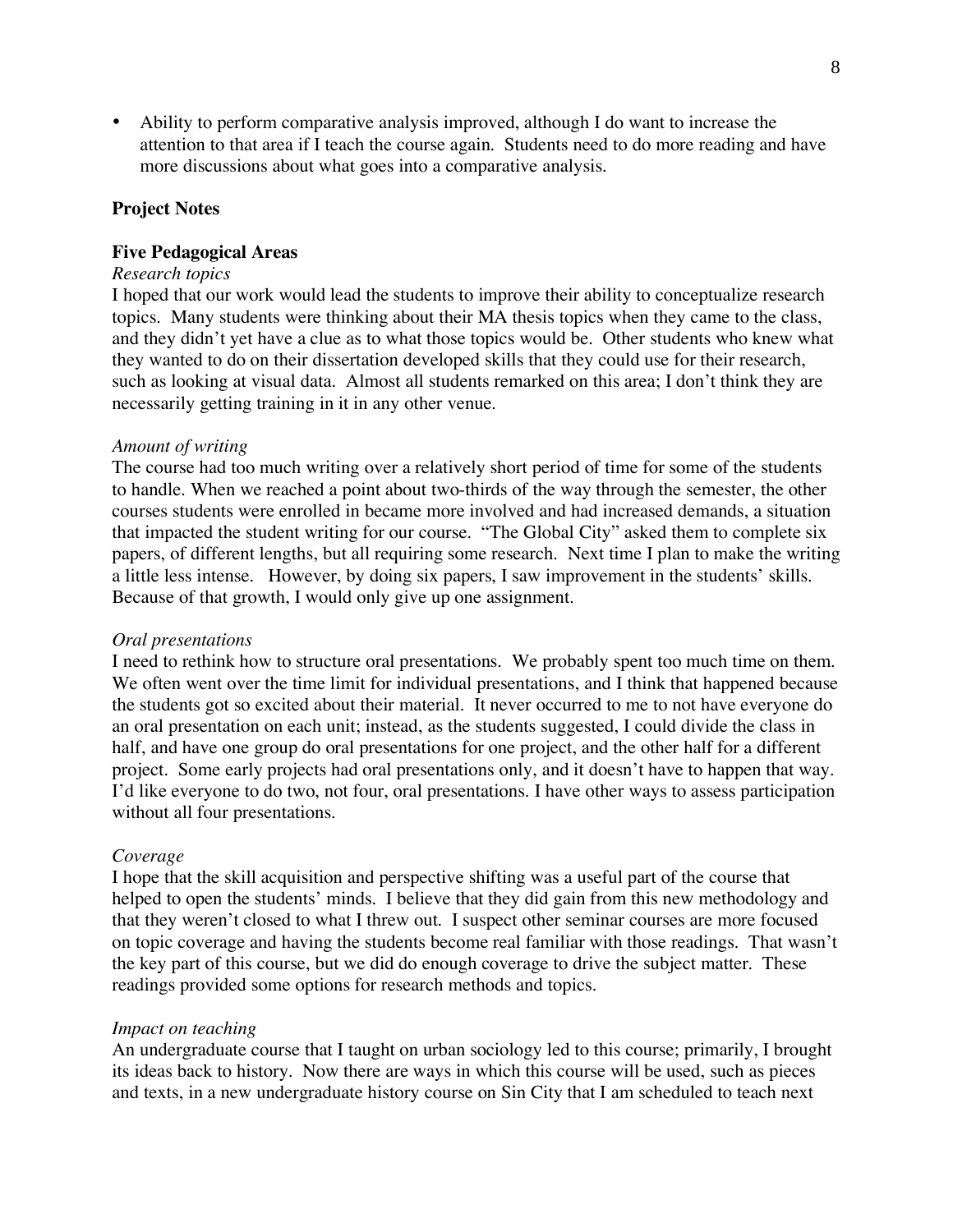fall. What I did in this semester's course will be applicable in the Sin City course as I will stress comparative analysis across at least 100 years, probably beginning in the late  $19<sup>th</sup>$  century. The undergraduate history course presents a broad history, but we will make use of universal methods, some out of this course. In particular, I will require one or two books used in this seminar and draw on some of the other readings for lecture material.

I'll wait a year before I reteach "The Global City." I almost never teach a graduate course back to back, and I think it's good to let the graduate course percolate. I'm still not sure of the audience; I suppose it would be a different course with history majors. I may need to teach it every other year.

### **Student Observations: Course Evaluations:**

The student evaluation that I created specifically for this course had sections for each unit, and I found the students' responses interesting. In general, the majority of students felt that the course met the six established course goals.

Using anonymous, paraphrased comments from the student evaluations in this poster will provide a more balanced view of the course. By including student voices, I will offset the heavy use of my voice. Finally, I look forward to receiving poster feedback about the student comments as well as about the structure and methods of the course.

- Each student got different things out of this course, an expected outcome as they ran the gamut of graduate students. Some were in their first semester of course work, and some were working on their dissertation. I had never created goals before for a course, and it seemed to work. I didn't hold to all the goals, but that absence was purposeful and not due to neglect.
- One student commented, "This class had the best discussion I have ever had in a class (as far as quality and participation by all)," which was true for me as well. I thought the amount and level of the discussions were good, especially as these interdisciplinary discussions were helping students to make some sense out of the material that would help them in their area.
- Another question on the student evaluation asked for their comments on the visual elements of research. We had discussed the idea that what a photo displays is a construction, both for what is in the picture and what is left out. This turned out to be very useful. The students acquired some critical skills about visual evidence by reading and performing this visual critique.
- One student noted that the class prepared students to be more informed about abilities to look at a place and to look through material. This indicates skill acquisition, and it comes from reading with a broad viewpoint.

Student Evaluation questions:

- 1. What was the most valuable and what was least valuable in this course in terms of your intellectual development?
- 2. To what extent were the course goals met?
- 3. What new skills or disciplinary methods did you learn and what old skills were you able to improve?
- 4. How would you describe the instructor's approach to the course and to the students?